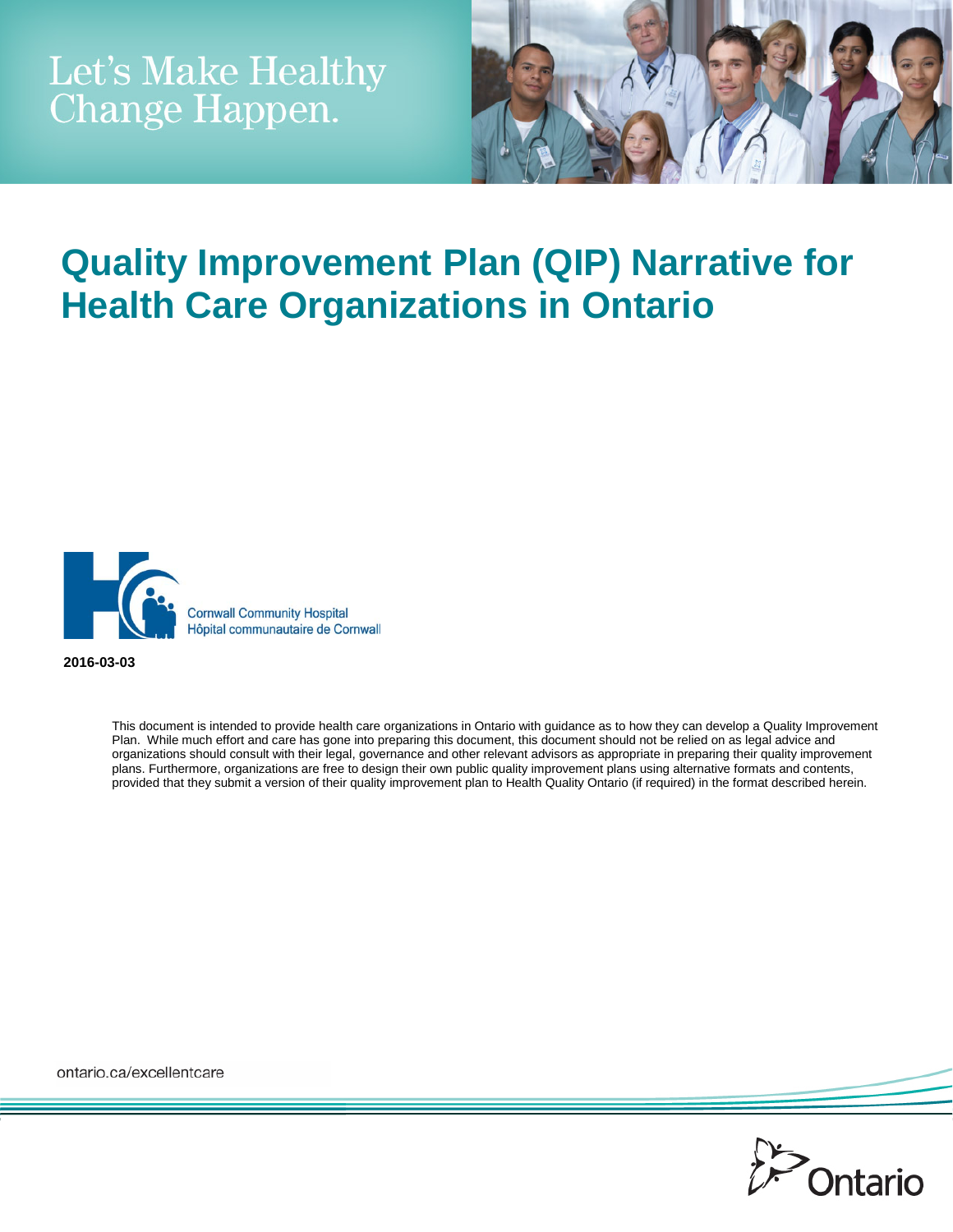#### **Overview**

2016 marks the beginning of a new strategic planning cycle for the Cornwall Community Hospital, with the mission of collaborating to provide exceptional patient centered care. The plan's vision of "Exceptional Care, Always" includes a strong focus on ensuring the organization's sustainability in light of ongoing fiscal challenges in acute care. We must find new ways to continue to improve the patient experience without increased funding. The plan also includes an enhanced focus on patient & family engagement to empower them in their own care, as well as education/communication goals to grow our organizational capacity for continuous improvement through standardization, and the use of technology.

Our goal of Partnering for Patient Safety and Quality Outcomes requires the transformation of healthcare not only within the physical boundaries of the hospital, but across the broader healthcare system. We recognize that we are one part of a larger system that plans, delivers and monitors the healthcare of communities we serve, and that optimum outcomes for patients are achieved through building partnerships with those involved in primary and community care

#### **QI Achievements from the Past Year**

Our greatest Quality Improvement (QI) achievement from the past year was the transformation of our Critical Care Unit (CCU) from an "open model" to a closed, intensivist led CCU. This was the end result of our participation in REACHout, a study led by the Royal College of Physicians and Surgeons that is focused on improving the care of critically-ill patients in community hospitals through the implementation of evidence-based clinical decision-making tools, enhanced education, and opportunities to practice advanced care.

The results of the study were used to target improvements at the individual, team and organizational level. The interventions included:

- Education and skills workshops
- Tools (transfer tool and chart audit tool)
- Formal CCU rounding
- Trigger criteria developed to facilitate the recognition of unstable high-risk patients
- Improvement to response time to crises through medical directives
- Improvement to physician response time with full-time intensivists

The support at all levels of the organization was instrumental in the success of the transformation. The organizational changes required to implement the closed model would not have happened without the realignment of priorities and resources.

The result of the intervention is that we now have staff and physicians with the skill set, expertise and processes to effectively care for more complicated patients here at CCH. Multi-disciplinary CCU rounds brought together all health care disciplines in a formalized manner which fosters improved communication, teamwork and collaboration. Patients in the Emergency Department (ED) and across the hospital also benefit from the closed CCU due to access to resources. Our intensivists respond to Early Response Team codes (Code ERT)and support our ED physicians.

The challenge with this improvement was the additional strain on other hospital resources. Due to the advanced care provided and an increase in procedures performed, there is a higher demand on Nursing, Diagnostic Imaging, Respiratory Therapists, Pharmacists, Physiotherapists and other services.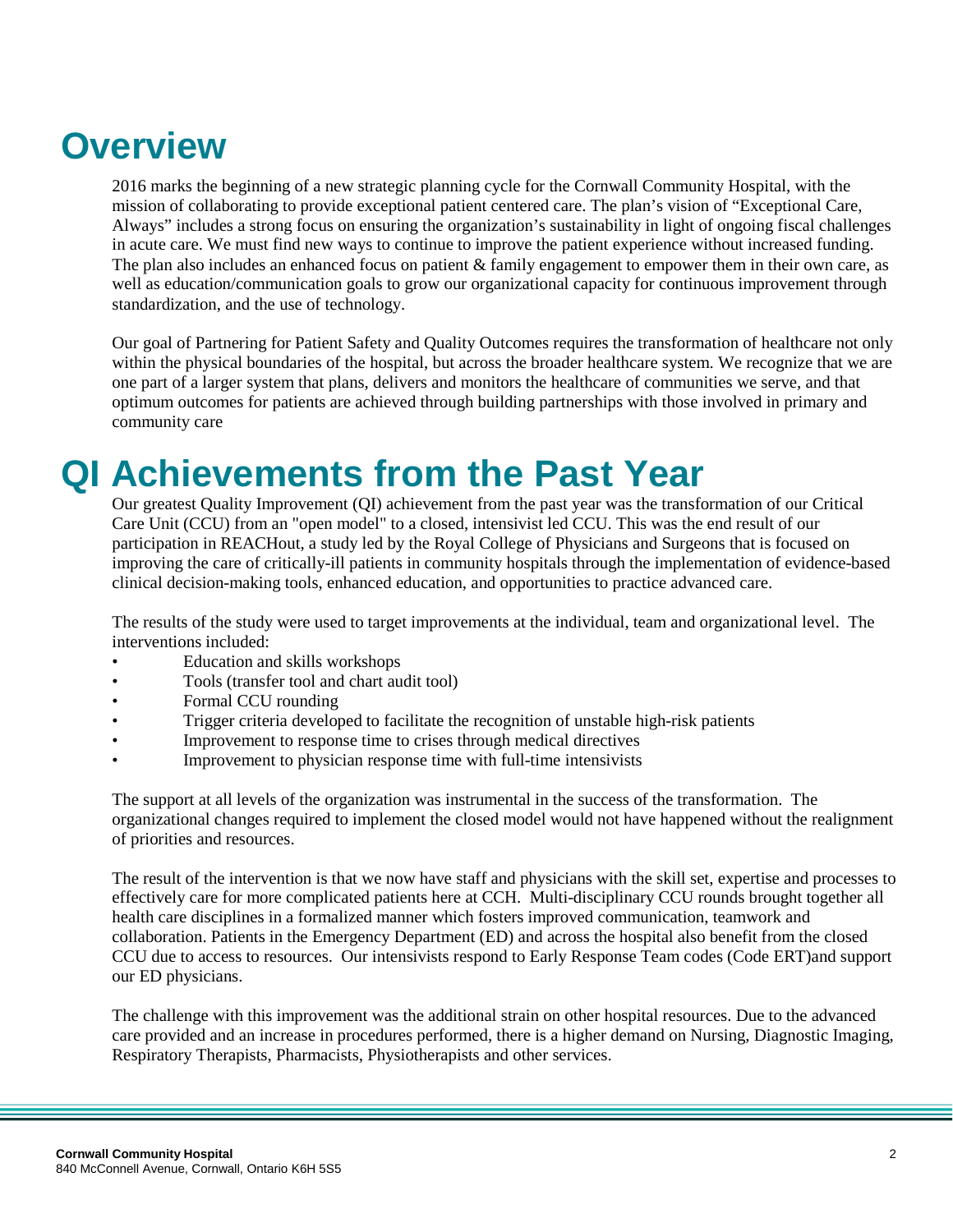Overall, the initiative is a win for the hospital and the communities we serve. Providing advanced care close to home reduces the impact on patients and family due to the reduced need to travel. Providing advanced patient care has resulted in our staff increasing their skills and expertise, allowing them to work within the full scope of their respective professions.

# **Integration & Continuity of Care**

CCH believes that relationships with primary and community care partners are key to achieving optimal health care for our communities. This is reflected in the new CCH strategic plan direction to " Implement a model of collaborative care focusing on transitions in care and safe discharge ".

With the continuation of the Health Systems Funding Reform (HSFR) all members of the health care system are becoming more reliant on each other's services. In order to maintain the provision of safe, high-quality care within the current financial pressures, we continue to review the services we provide and rely more on our partners for patient care at home or in other health care settings. We are most dependent on the Community Care Access Centre (CCAC) to provide services to assist in timely, efficient discharge; primary care to support the diversion of patients from the emergency rooms and support the transition of patients out of the hospital; and other hospitals and community agencies to provide specialized care.

In 2016/2017 we will continue to be an active and engaged leader of our Health Links. The goals of this initiative support CCH's strategic direction to be responsive to the health needs of our community and to support a model of collaborative care focusing on transitions in care and safe discharge. The Health Links Model of Care centers around the creation and implementation of the Provincial Coordinated Care Plan. Frequent collaboration and communication among the patient, caregiver, primary care provider, Health Link care coordinator and all other service providers will contribute to a decrease in hospital readmissions and in alternate level of care days, while enhancing the patient experience with the health care system. The target population for our Health Links is the frail elderly, palliative or mental health/addictions patient with 2 or more complex medical conditions.

To improve integration within our organization, CCH has also invested in the implementation of an Electronic Health Record to support improved patient safety and quality of care, reducing the potential for medication errors and improving order accuracy, access to test results, and patient safety monitoring.

CCH has chosen to make the priority indicators below the focus of its 2016/2017 Quality Improvement Plan (QIP). CCH maintains a robust performance monitoring system that includes a quarterly Corporate Scorecard and 6 specific indicators called our "Strategies In Action" that are reviewed monthly. Most quality improvement targets established in previous versions of QIPs continue to be monitored through the corporate scorecard, which is available on the CCH website.

Specifically, by March 31, 2017, CCH will:

- Address volumes of Alternate Level of Care (ALC) patients through the standardization of processes around admission to hospital and set expectations around discharge. We will support this work with Interagency Weekly Joint Discharge Review (JDR) meetings and shared accountability among all providers.
- Perform weekly reviews of patient readmissions to the hospital and work with community partners involved in Health Links, aimed at the management of patients with complex conditions within the community. We will work with the CCAC and the Seaway Valley Community Health Centre for referrals and specifically focus on the Chronic Obstructive Pulmonary Disorder (COPD) patient population as they transition from hospital to home to avoid unnecessary re-admission.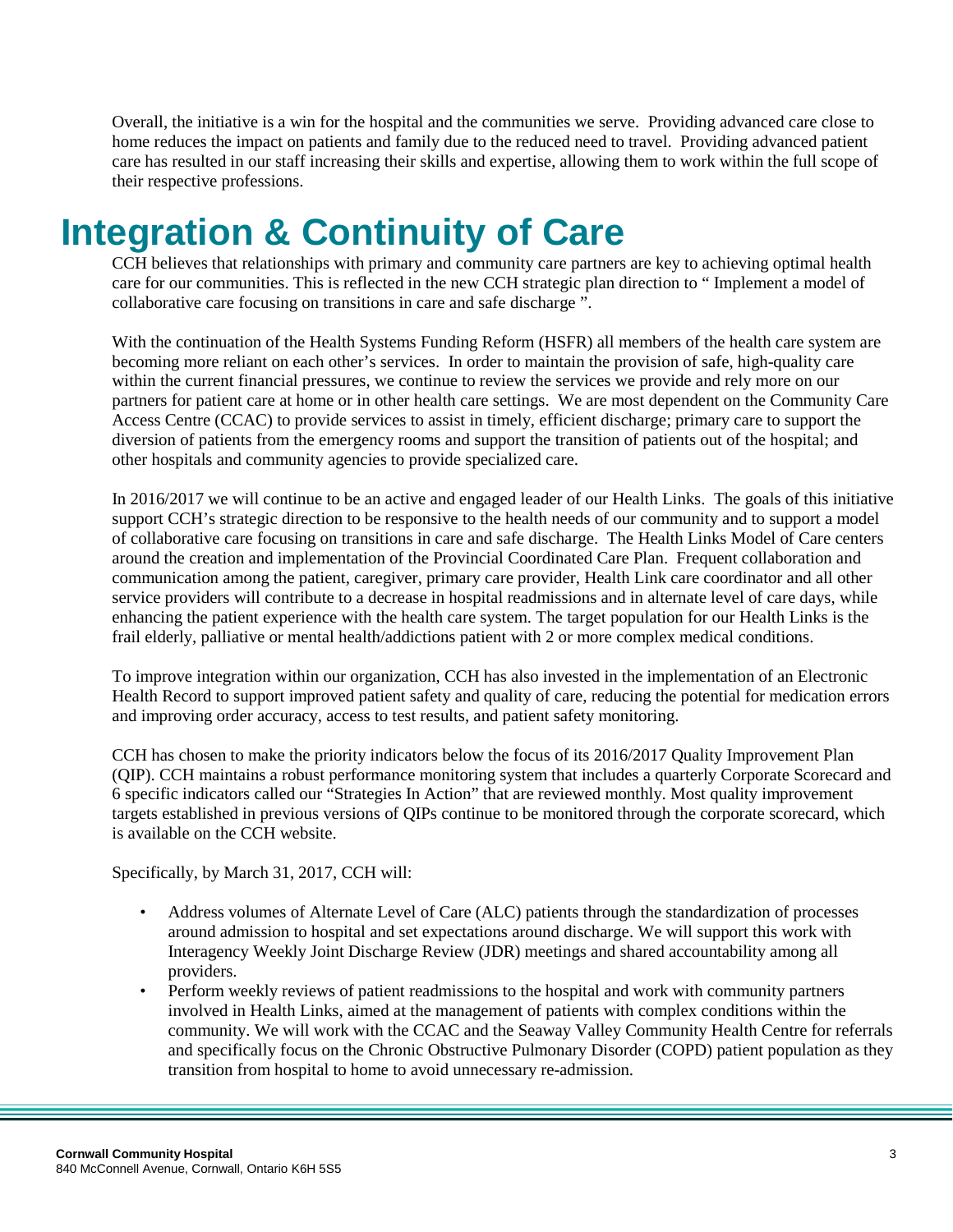• Utilize Electronic Health Records to increase the proportion of patients receiving medication reconciliation upon admission, and expand the process in more areas with the intent to roll-out hospital wide.

### **Engagement of Leadership, Clinicians and Staff**

One of our goals is to engage and empower staff and physicians by developing stimulating environments and ensuring opportunities for participation, leading to improved quality of care and patient satisfaction. The QIP was developed with feedback from staff, managers, the Senior Team, physicians, and the Board of Directors, as well as learnings from our 2015 Accreditation process and the ongoing implementation of our Electronic Health Record.

The process was facilitated by the Quality and Risk department and included a cross-section of leaders, both administrative and clinical, from across the organization. This group worked together to ensure that we are organizationally aligned, committed and appropriately resourced to achieve QIP success.

Our QIP includes a selection of our 6 "Strategies In Action" indicators that are being reported and discussed monthly with Vice Presidents and Directors/Managers. Problem solving tools are used at these monthly discussions to identify specific actions for improvement. Due to competing priorities we are often challenged with sustaining improvements beyond the implementation of solutions. Huddles with Performance Boards have also been introduced in 11 key departments across the hospital, providing a daily communication and idea generation platform for staff.

#### **Patient/Resident/Client Engagement**

One of our strategic goals is to improve the delivery of patient inspired care. We will put patients first; measure and improve quality; and improve transitions into and out of hospital. Throughout the year CCH provides quarterly progress reports on the QIP indicators to the Quality & Performance Monitoring Committee of the Board and the Board of Directors. The 2016/2017 QIP was developed with feedback from the Board of Directors and Patient Experience Advisors.

In Q3 of 2015 CCH embarked on a Patient Experience Advisor program to ensure that the voice of the patient is heard and influences planning and decision making on issues that affect patient care, ensuring the needs and expectations of patients and their families are addressed. Advisors are former patients or family members in the past 2 -3 years that are identified and recommended by staff/physicians/volunteers from across the hospital. The eventual goal is to have an advisor for each key area of program delivery.

We also collect patient and family input through a variety of mechanisms including impromptu online surveys, solicited inpatient surveys, the electronic patient incident reporting process, the Patient Relations Specialist, our physicians' and front-line staff's day-to-day interactions, and clinical post discharge calls. Due to concerns with NRC surveys, in early 2015 CCH embarked on an in-house process for distribution and analysis of the Canadian Patient Experiences Inpatient Care Survey (Canadian Institute for Health Information {CIHI} product). This process provides more real-time feedback and data analysis for the clinical teams.

The CIHI patient satisfaction survey data has been carefully analyzed to identify areas where our patients are telling us we can do better. As a result of this analysis, we are putting an emphasis on the discharge planning processes with the key goal of ensuring that our patients feel informed and prepared for their next care transition.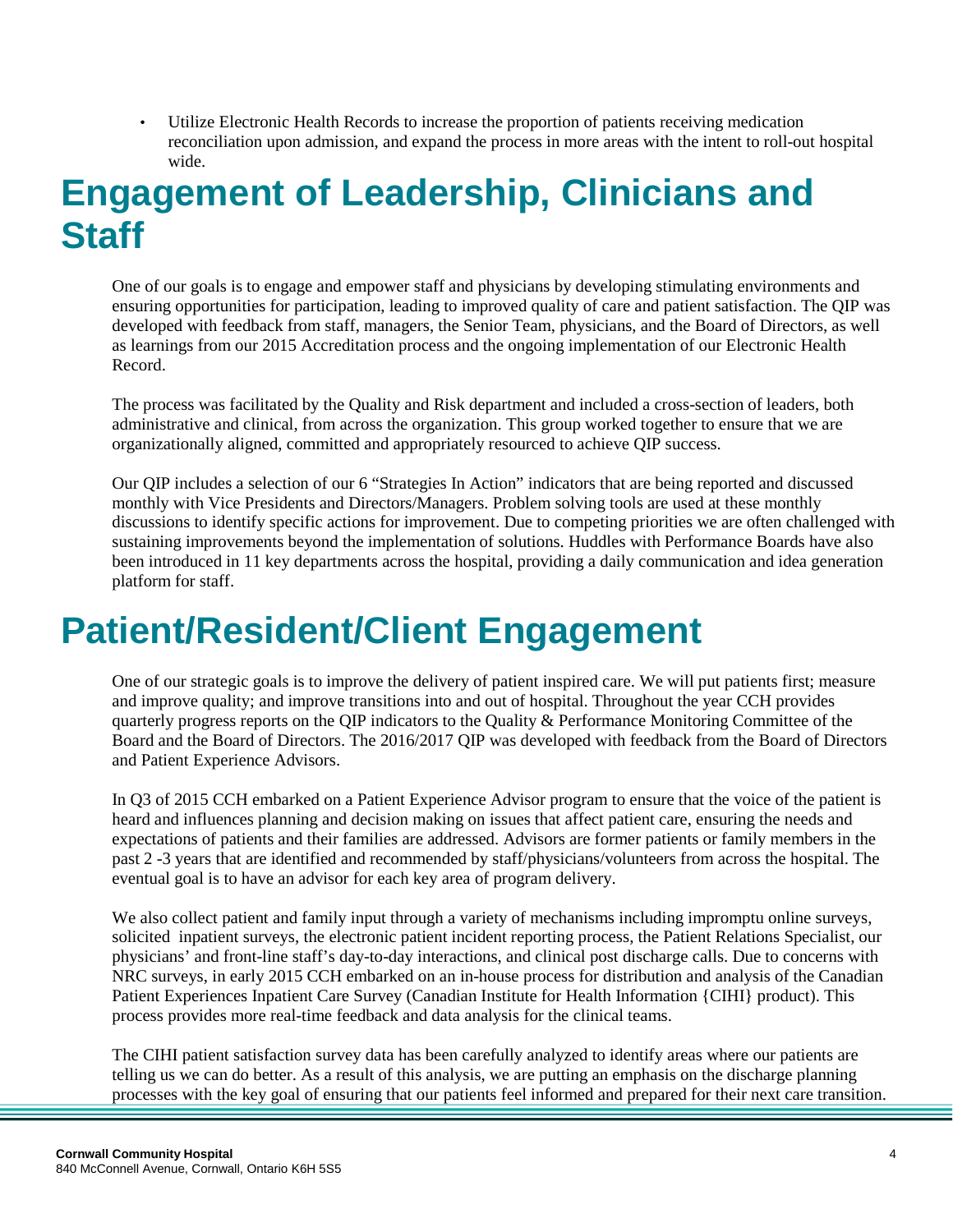# **Performance Based Compensation [part of Accountability Management]**

Cornwall Community Hospital did not have any performance pay during the last performance cycle ending before the "effective date" of March 31, 2012 (2010/2011 performance pay cycle). As stipulated by the Broader Public Services Accountability Act, (2010) (BPSAA), executives within our organization do not have any pay-forperformance tied to the achievement of targets in our 2016/2017 QIP.

#### Sign-off

It is recommended that the following individuals review and sign-off on your organization's Quality Improvement Plan (where applicable):

I have reviewed and approved our organization's Quality Improvement Plan

Melanie Baker Brown **Board Chair** 

Christopher<sup>M</sup> **Quality and Performance Moni** mmittee Chair lotii

Jeanette Despatie **Chief Executive Officer**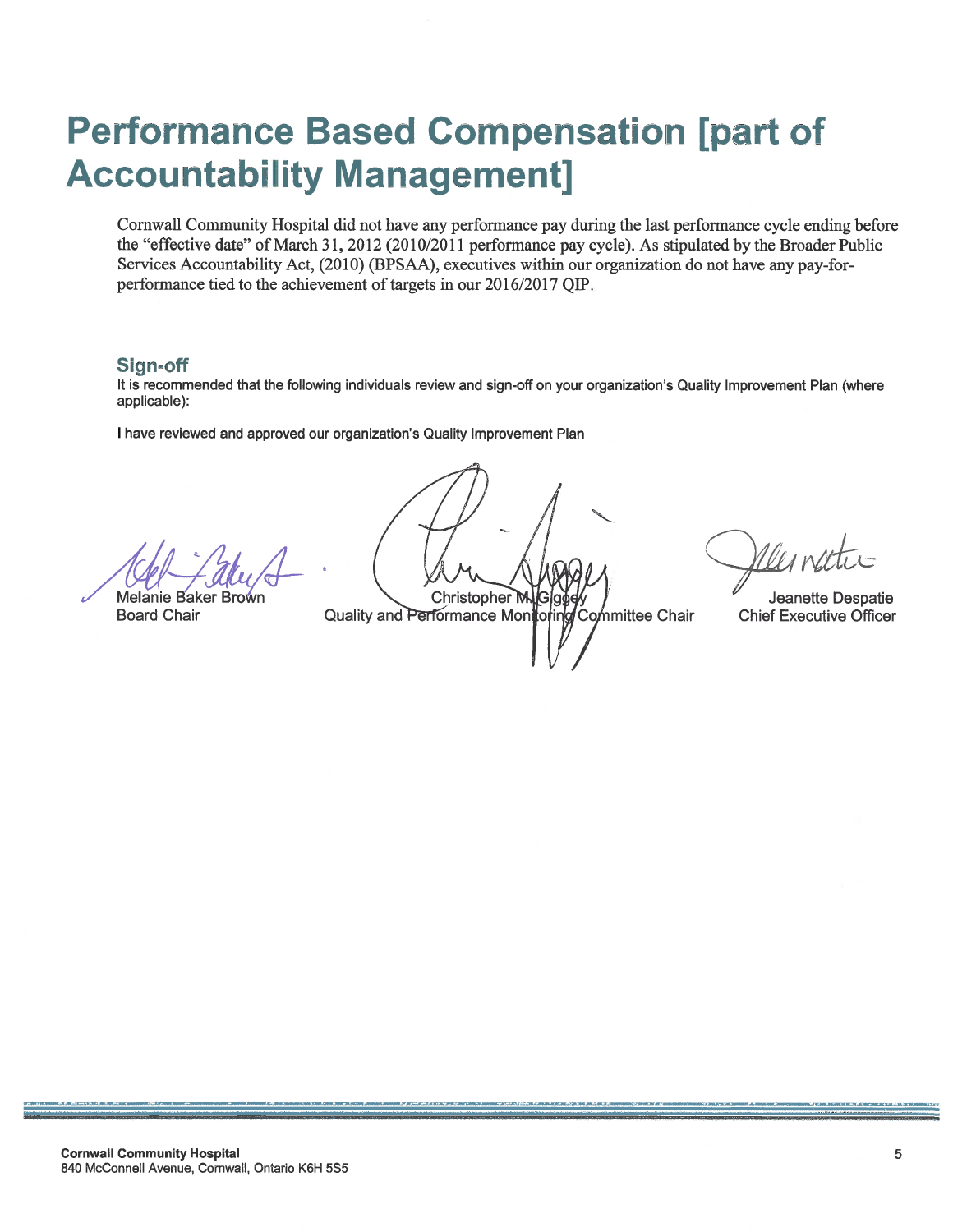#### **2016/17 Quality Improvement Plan "Improvement Targets and Initiatives"**

Cornwall Community Hospital 840 McConnell Avenue

| <b>AIM</b>               |                           | <b>Measure</b>                |               |                                                   |      |                |               |                               | Change                                     |                                                                                                    |                                                                        |                                |  |  |
|--------------------------|---------------------------|-------------------------------|---------------|---------------------------------------------------|------|----------------|---------------|-------------------------------|--------------------------------------------|----------------------------------------------------------------------------------------------------|------------------------------------------------------------------------|--------------------------------|--|--|
|                          |                           |                               |               |                                                   |      | <b>Current</b> |               | <b>Target</b>                 | <b>Planned improvement</b>                 |                                                                                                    |                                                                        |                                |  |  |
| <b>Quality dimension</b> | Objective                 | Measure/Indicator             |               | Unit / Population Source / Period Organization Id |      | performance    | <b>Target</b> | justification                 | initiatives (Change Ideas)                 | Methods                                                                                            | Process measures                                                       | Goal for change ideas Comments |  |  |
| <b>Effective</b>         | <b>Reduce readmission</b> | <b>Readmission Rate for</b>   | % / COPD QBP  | DAD, CIHI / April 967*                            |      | 19.5           | 17.00         |                               | 1) Utilization of Order Sets               | With the implementation of Cerner Electronic Health                                                | Number of COPD Order Sets / Number of patients                         | COPD readmission               |  |  |
|                          | rates for patients        | Patients with COPD            | Cohort        | $2015 -$                                          |      |                |               |                               | for standardized care                      | Record, physicians will be required to order COPD                                                  | admitted with COPD X 100 (for percentage)                              | rates less than 17% by         |  |  |
|                          | with COPD                 | (QBP cohort) for              |               | September 2015                                    |      |                |               |                               | aligning with Best Practice                | order set                                                                                          |                                                                        | March 31st                     |  |  |
|                          |                           | same or related               |               |                                                   |      |                |               |                               | Guidelines (BPG) and                       |                                                                                                    |                                                                        | 2017;(Actual                   |  |  |
|                          |                           | diagnosis within 28           |               |                                                   |      |                |               |                               | <b>Quality Based Procedure</b>             |                                                                                                    |                                                                        |                                |  |  |
|                          |                           |                               |               |                                                   |      |                |               |                               |                                            |                                                                                                    |                                                                        | Rate/Target should             |  |  |
|                          |                           | days.                         |               |                                                   |      |                |               |                               | (QBP) Hanbook.                             |                                                                                                    |                                                                        | reflect HSAA target)           |  |  |
|                          |                           |                               |               |                                                   |      |                |               |                               |                                            |                                                                                                    |                                                                        |                                |  |  |
|                          |                           |                               |               |                                                   |      |                |               |                               | 2) Through Cerner, all                     | All COPD patients will receive standardized teaching                                               | Number of documented discharge information                             | <b>COPD</b> readmission        |  |  |
|                          |                           |                               |               |                                                   |      |                |               |                               | patients will receive                      | from the interdiscpiplinary team as well as written                                                | instructions given to COPD patients on discharge /                     | rates less than 15% by         |  |  |
|                          |                           |                               |               |                                                   |      |                |               |                               | individualized discharge                   | discharge instructions, including smoking cessation                                                | total number of COPD patients discharged (exluding                     | March 31st 2017; Actual        |  |  |
|                          |                           |                               |               |                                                   |      |                |               |                               | instruction sheets that                    | follow-up number, utilization of inhalers, medications,                                            | deaths and transfers to other acute facilities) X 100                  | Rate/Target should             |  |  |
|                          |                           |                               |               |                                                   |      |                |               |                               |                                            |                                                                                                    |                                                                        |                                |  |  |
|                          |                           |                               |               |                                                   |      |                |               |                               | include medications,                       | referrals and follow-ups                                                                           | (for percentage)                                                       | reflect HSAA target)           |  |  |
|                          |                           |                               |               |                                                   |      |                |               |                               | prescriptions, follow-up                   |                                                                                                    |                                                                        |                                |  |  |
|                          |                           |                               |               |                                                   |      |                |               |                               | appointments, as well as                   |                                                                                                    |                                                                        |                                |  |  |
|                          |                           |                               |               |                                                   |      |                |               |                               | community referrals.                       |                                                                                                    |                                                                        |                                |  |  |
|                          |                           |                               |               |                                                   |      |                |               |                               |                                            |                                                                                                    |                                                                        |                                |  |  |
|                          |                           |                               |               |                                                   |      |                |               |                               |                                            |                                                                                                    |                                                                        |                                |  |  |
|                          |                           |                               |               |                                                   |      |                |               |                               | 3)Collaborative model with                 | Joint collaboration and revision of decision tool for                                              | Number of patients referred to each program                            | COPD readmission               |  |  |
|                          |                           |                               |               |                                                   |      |                |               |                               | <b>Seaway Valley Community</b>             | referrals to CCH outpatient COPD clinic verses SVCHC                                               | meeting the designated scoring criteria / total                        | rates less than 15% by         |  |  |
|                          |                           |                               |               |                                                   |      |                |               |                               |                                            | COPD clinic. Jointly, a process will be designed and                                               |                                                                        |                                |  |  |
|                          |                           |                               |               |                                                   |      |                |               |                               | Health Center (SVCHC) to                   |                                                                                                    | number of patients referred X 100 (for percentage)                     | March 31st                     |  |  |
|                          |                           |                               |               |                                                   |      |                |               |                               | optimize the use of both                   | implemented to facilitate the involvement of COPD                                                  |                                                                        | 2017;(Actual                   |  |  |
|                          |                           |                               |               |                                                   |      |                |               |                               | hospital and community-                    | Outreach Team with patient in hospital prior to                                                    |                                                                        | Rate/Target should             |  |  |
|                          |                           |                               |               |                                                   |      |                |               |                               | based COPD follow-up                       | discharge.                                                                                         |                                                                        | reflect HSAA target)           |  |  |
|                          |                           |                               |               |                                                   |      |                |               |                               | clinics                                    |                                                                                                    |                                                                        |                                |  |  |
|                          |                           |                               |               |                                                   |      |                |               |                               |                                            |                                                                                                    |                                                                        |                                |  |  |
|                          |                           |                               |               |                                                   |      |                |               |                               |                                            |                                                                                                    |                                                                        |                                |  |  |
|                          |                           |                               |               |                                                   |      |                |               |                               | 4) Increased referrals to                  | Cerner COPD Order Set will include order for referral to Number of COPD patients referred to Rapid |                                                                        | COPD readmission               |  |  |
|                          |                           |                               |               |                                                   |      |                |               |                               |                                            | CCAC Rapid Response Nurse rapid response nurse on admission will support                           | Response Nurse / Total Number of COPD discharges                       | rates less than 15% by         |  |  |
|                          |                           |                               |               |                                                   |      |                |               |                               | for visit within 1-2 days of               | increased uptake of referrals and patients seen.                                                   | X 100 (for percentage)                                                 | March 31st 2017; Actual        |  |  |
|                          |                           |                               |               |                                                   |      |                |               |                               | discharge                                  |                                                                                                    |                                                                        | Rate/Target should             |  |  |
|                          |                           |                               |               |                                                   |      |                |               |                               |                                            |                                                                                                    |                                                                        | reflect HSAA target)           |  |  |
|                          |                           |                               |               |                                                   |      |                |               |                               |                                            |                                                                                                    |                                                                        |                                |  |  |
|                          |                           |                               |               |                                                   |      |                |               |                               |                                            |                                                                                                    |                                                                        |                                |  |  |
| <b>Efficient</b>         | <b>Reduce unnecessary</b> | <b>Total number of</b>        | % / All acute | DAD, CIHI /                                       | 967* | 16.5           | 18.00         | <b>ALC Rate</b>               | 1) Sustain weekly inter-                   | Continue pre-established weekly meeting that is also                                               | ALC volumes; ALC for Long Term Care; ALC Long-Stay Decrease ALC rates, |                                |  |  |
|                          | time spent in acute       | inpatient days where patients |               | October 2014 -                                    |      |                |               | <b>Current</b>                | agency joint discharge                     | used to educate staff on new programs, initiatives,                                                | patients                                                               | number of beds days            |  |  |
|                          | care                      | a physician (or               |               | September 2015                                    |      |                |               | Performance is                | review meetings to review                  | discharge options                                                                                  |                                                                        | occupied by ALC                |  |  |
|                          |                           | designated other)             |               |                                                   |      |                |               | based on Q1 and               | all ALC and ALC bound                      |                                                                                                    |                                                                        | patients and improved          |  |  |
|                          |                           | has indicated that a          |               |                                                   |      |                |               | Q <sub>2</sub> of this fiscal | patients, as well as complex               |                                                                                                    |                                                                        | performance on ED              |  |  |
|                          |                           | patient occupying an          |               |                                                   |      |                |               | year (2015-                   | discharges to ensure all                   |                                                                                                    |                                                                        | wait time measures for         |  |  |
|                          |                           | acute care hospital           |               |                                                   |      |                |               |                               | 2016). Target is services are optimized to |                                                                                                    |                                                                        | admitted patients              |  |  |
|                          |                           | bed has finished the          |               |                                                   |      |                |               | based on LHIN                 | support return to                          |                                                                                                    |                                                                        | specifically.                  |  |  |
|                          |                           | acute care phase of           |               |                                                   |      |                |               | <b>HSAA</b>                   | community                                  |                                                                                                    |                                                                        |                                |  |  |
|                          |                           | his or her treatment,         |               |                                                   |      |                |               | specifications for            |                                            |                                                                                                    |                                                                        |                                |  |  |
|                          |                           | divided by the total          |               |                                                   |      |                |               | 15-16, will be                |                                            |                                                                                                    |                                                                        |                                |  |  |
|                          |                           |                               |               |                                                   |      |                |               | confirmed with                |                                            |                                                                                                    |                                                                        |                                |  |  |
|                          |                           | number of inpatient           |               |                                                   |      |                |               |                               |                                            |                                                                                                    |                                                                        |                                |  |  |
|                          |                           | days in a given period        |               |                                                   |      |                |               | release of new                |                                            |                                                                                                    |                                                                        |                                |  |  |
|                          |                           | $x$ 100.                      |               |                                                   |      |                |               | <b>HSAA.</b> Fiscal year      |                                            |                                                                                                    |                                                                        |                                |  |  |
|                          |                           |                               |               |                                                   |      |                |               | 15-16 Q1                      |                                            |                                                                                                    |                                                                        |                                |  |  |
|                          |                           |                               |               |                                                   |      |                |               | performance                   |                                            |                                                                                                    |                                                                        |                                |  |  |
|                          |                           |                               |               |                                                   |      |                |               | was 19.0%,                    |                                            |                                                                                                    |                                                                        |                                |  |  |
|                          |                           |                               |               |                                                   |      |                |               | above target.                 |                                            |                                                                                                    |                                                                        |                                |  |  |
|                          |                           |                               |               |                                                   |      |                |               |                               |                                            |                                                                                                    |                                                                        |                                |  |  |
|                          |                           |                               |               |                                                   |      |                |               |                               |                                            |                                                                                                    |                                                                        |                                |  |  |
|                          |                           |                               |               |                                                   |      |                |               |                               |                                            |                                                                                                    |                                                                        |                                |  |  |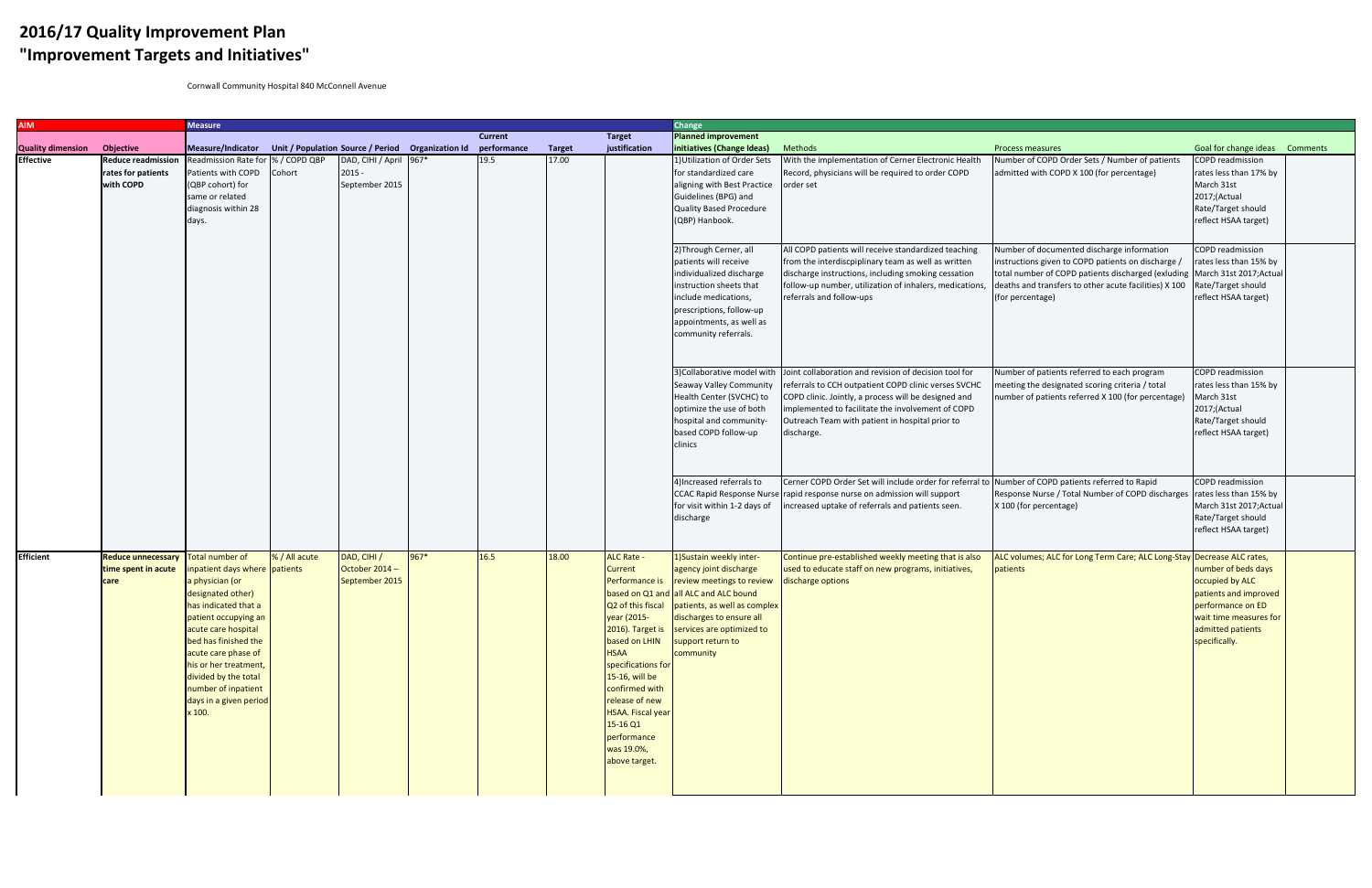| <b>AIM</b>                         |  | <b>Measure</b>    |                                                               |                |               |               | Change                                                                                                                                                                                                                                                                              |                                                                                                                                                                                                                                                                                                                                                                                                                                                                                                             |                                                                                                                                                |                                                                                                                                                                             |  |
|------------------------------------|--|-------------------|---------------------------------------------------------------|----------------|---------------|---------------|-------------------------------------------------------------------------------------------------------------------------------------------------------------------------------------------------------------------------------------------------------------------------------------|-------------------------------------------------------------------------------------------------------------------------------------------------------------------------------------------------------------------------------------------------------------------------------------------------------------------------------------------------------------------------------------------------------------------------------------------------------------------------------------------------------------|------------------------------------------------------------------------------------------------------------------------------------------------|-----------------------------------------------------------------------------------------------------------------------------------------------------------------------------|--|
|                                    |  |                   |                                                               | <b>Current</b> |               | <b>Target</b> | <b>Planned improvement</b>                                                                                                                                                                                                                                                          |                                                                                                                                                                                                                                                                                                                                                                                                                                                                                                             |                                                                                                                                                |                                                                                                                                                                             |  |
| <b>Quality dimension Objective</b> |  | Measure/Indicator | Unit / Population Source / Period Organization Id performance |                | <b>Target</b> | justification | initiatives (Change Ideas)                                                                                                                                                                                                                                                          | Methods                                                                                                                                                                                                                                                                                                                                                                                                                                                                                                     | Process measures                                                                                                                               | Goal for change ideas Comments                                                                                                                                              |  |
|                                    |  |                   |                                                               |                |               |               | 2) Formalize a coordinated<br>rapid response between,<br>CCAC, Geriatric Emergency<br>for patients not requiring<br>admission for acute care<br>available resources to<br>support discharge back to<br>the community and avoid<br>hospitalization and<br><b>Ifunctional decline</b> | Work with CCAC leadership and Director of Patient<br>Access and Community Liaison to formalize the<br>process, including escalation process for avoidable<br>Management and Discharge admissions and admissions with inability to cope or<br>Planning Nurses for the ED needing LTC. Subsequently provide education to ED<br>physicians and staff to support not admitting patients<br>for non acute care reasons until all options have been<br>reasons, yet challenges with exhausted by CCAC leadership. | Number of patients admitted through ED with ALC<br>designation on admission or within 48 hours of<br>admission                                 | Decrease ALC rates,<br>number of beds days<br>occupied by ALC<br>patients and improved<br>performance on ED<br>wait time measures for<br>admitted patients<br>specifically. |  |
|                                    |  |                   |                                                               |                |               |               | 3) Increase compliance with<br>the Barthel Screening on<br>admission and discharge to<br>monitor functional decline<br>in hopsital (further<br>supported with Cerner EHR)                                                                                                           | Barthel Screening Tool is built into Cerner for easy<br>access on admission and discharge to support<br>compliance on admission and discharge.                                                                                                                                                                                                                                                                                                                                                              | Barthel Screening Tool completion on both<br>admission and discharge / total qualifying patients X number of beds days<br>100 (for percentage) | Decrease ALC rates,<br>occupied by ALC<br>patients and improved<br>performance on ED<br>wait time measures for<br>admitted patients<br>specifically.                        |  |
|                                    |  |                   |                                                               |                |               |               | 4) Increase referrals to<br><b>Health Links for targetted</b><br>population to support<br>disease self-management<br>and coordinated care in the<br>community                                                                                                                       | Increased collaboration and case reviews with Health<br>Links Co-ordinators to ensure those resources are<br>maximized for appropriate patients                                                                                                                                                                                                                                                                                                                                                             | Number of patients referred and accepted as Health Decrease ALC rates,<br><b>Links clients</b>                                                 | number of beds days<br>occupied by ALC<br>patients and improved<br>performance on ED<br>wait time measures for<br>admitted patients<br>specifically.                        |  |

| <b>Process measures</b>                                                                                                                        | Goal for change ideas                                                                                                                                                       | <b>Comments</b> |
|------------------------------------------------------------------------------------------------------------------------------------------------|-----------------------------------------------------------------------------------------------------------------------------------------------------------------------------|-----------------|
| Number of patients admitted through ED with ALC<br>designation on admission or within 48 hours of<br>admission                                 | Decrease ALC rates.<br>number of beds days<br>occupied by ALC<br>patients and improved<br>performance on ED<br>wait time measures for<br>admitted patients<br>specifically. |                 |
| Barthel Screening Tool completion on both<br>admission and discharge / total qualifying patients X number of beds days<br>100 (for percentage) | Decrease ALC rates,<br>occupied by ALC<br>patients and improved<br>performance on ED<br>wait time measures for<br>admitted patients<br>specifically.                        |                 |
| Number of patients referred and accepted as Health Decrease ALC rates,<br><b>Links clients</b>                                                 | number of beds days<br>occupied by ALC<br>patients and improved<br>performance on ED<br>wait time measures for<br>admitted patients<br>specifically.                        |                 |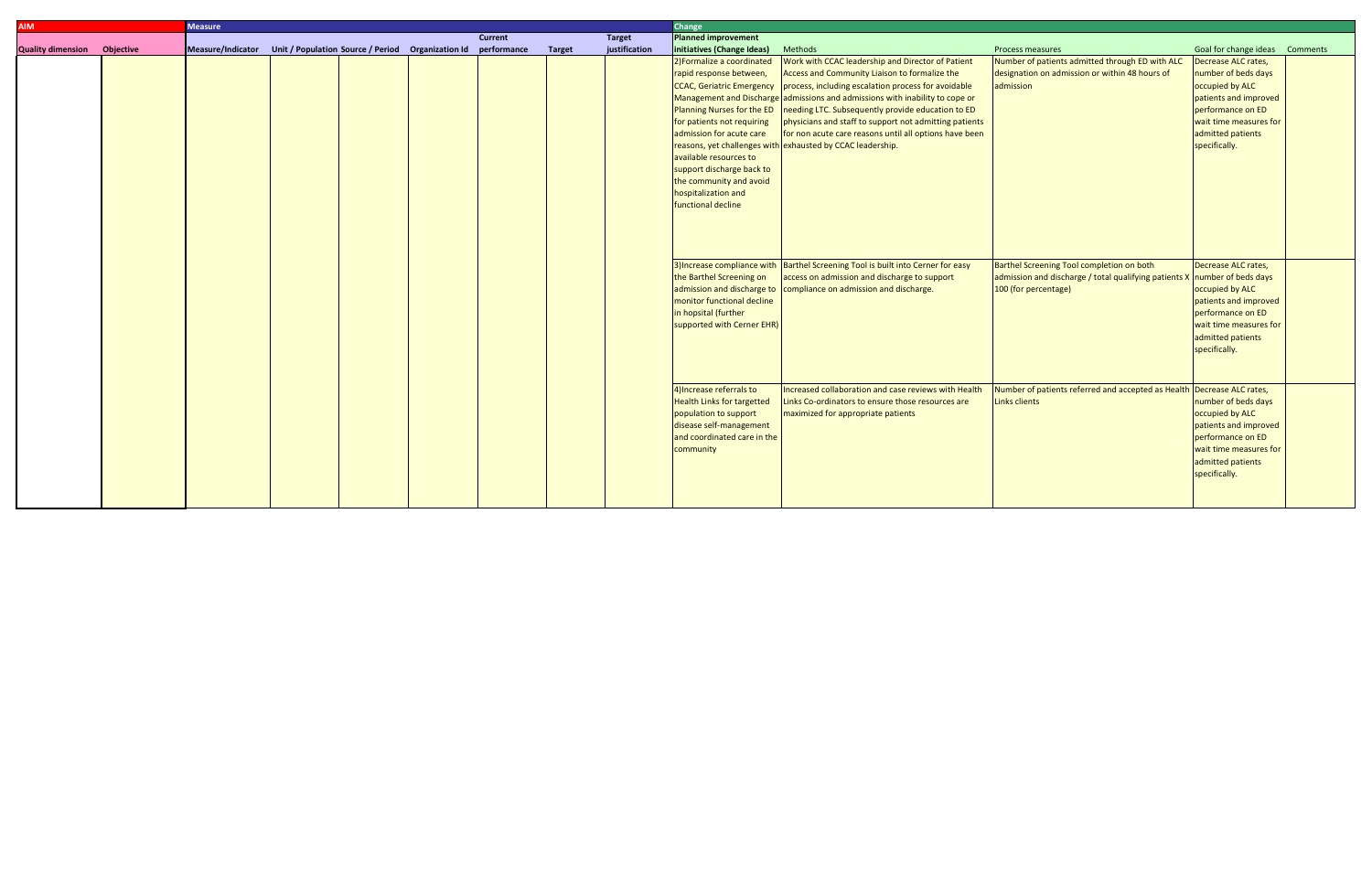| <b>AIM</b><br><b>Measure</b> |                                         |                                                                     |                  |                        |      |               |                            | Change            |                                             |                                                          |                                                                              |                                     |                    |
|------------------------------|-----------------------------------------|---------------------------------------------------------------------|------------------|------------------------|------|---------------|----------------------------|-------------------|---------------------------------------------|----------------------------------------------------------|------------------------------------------------------------------------------|-------------------------------------|--------------------|
|                              |                                         |                                                                     |                  | <b>Current</b>         |      | <b>Target</b> | <b>Planned improvement</b> |                   |                                             |                                                          |                                                                              |                                     |                    |
| <b>Quality dimension</b>     | Objective                               | Measure/Indicator Unit / Population Source / Period Organization Id |                  |                        |      | performance   | <b>Target</b>              | justification     | initiatives (Change Ideas)                  | Methods                                                  | Process measures                                                             | Goal for change ideas Comments      |                    |
| <b>Patient-centred</b>       | <b>Improve patient</b>                  | "Using any number                                                   | % / All acute    | In-house survey / 967* |      | 83.6          | 87.00                      | Target increased  | 2) Switch from NRC Picker                   |                                                          |                                                                              | Highlight changes in                | Internal patient   |
|                              | satisfaction                            | from 0-10 where 0 is patients                                       |                  | October 2014 -         |      |               |                            | by 5% (from       | surveys in the ED to OHA                    |                                                          |                                                                              | results since last                  | experience         |
|                              |                                         | the worst hospital                                                  |                  | September 2015         |      |               |                            | previous target)  | recommended provider                        |                                                          |                                                                              | quarter; celebrate the surveys will |                    |
|                              |                                         | possible and 10 is the                                              |                  |                        |      |               |                            | as it involves    | when bidding process is                     |                                                          |                                                                              | best result; Celebrate              | provide CCH with   |
|                              |                                         | best hospital                                                       |                  |                        |      |               |                            | many              | complete.                                   |                                                          |                                                                              | worst result if                     | feedback that      |
|                              |                                         | possible, what                                                      |                  |                        |      |               |                            | departments       |                                             |                                                          |                                                                              | improved from last                  | allow for the      |
|                              |                                         | number would you                                                    |                  |                        |      |               |                            | and staff, and is |                                             |                                                          |                                                                              | quarter; Stimulate                  | hospital to take   |
|                              |                                         | use to rate this                                                    |                  |                        |      |               |                            | more difficult to |                                             |                                                          |                                                                              | problem solving/ideas               | action on          |
|                              |                                         | hospital during your                                                |                  |                        |      |               |                            |                   |                                             |                                                          |                                                                              |                                     |                    |
|                              |                                         |                                                                     |                  |                        |      |               |                            | improve at        |                                             |                                                          |                                                                              | to improve on worst                 | improvement        |
|                              |                                         | hospital stay?". Add                                                |                  |                        |      |               |                            | higher rates.     |                                             |                                                          |                                                                              | result, and track                   | initiatives        |
|                              |                                         | the number of                                                       |                  |                        |      |               |                            |                   |                                             |                                                          |                                                                              | progress on                         | suggested by       |
|                              |                                         | positive responses                                                  |                  |                        |      |               |                            |                   |                                             |                                                          |                                                                              | implementation                      | patients and       |
|                              |                                         | (including 6-10) and                                                |                  |                        |      |               |                            |                   |                                             |                                                          |                                                                              |                                     | families. This     |
|                              |                                         | divide by number of                                                 |                  |                        |      |               |                            |                   |                                             |                                                          |                                                                              |                                     | supports CCH's     |
|                              |                                         | respondents who                                                     |                  |                        |      |               |                            |                   |                                             |                                                          |                                                                              |                                     | strategic          |
|                              |                                         | registered any                                                      |                  |                        |      |               |                            |                   |                                             |                                                          |                                                                              |                                     | direction of       |
|                              |                                         | response to this                                                    |                  |                        |      |               |                            |                   |                                             |                                                          |                                                                              |                                     | creating           |
|                              |                                         | question (do not                                                    |                  |                        |      |               |                            |                   |                                             |                                                          |                                                                              |                                     | exceptional        |
|                              |                                         | include non-                                                        |                  |                        |      |               |                            |                   |                                             |                                                          |                                                                              |                                     | Patient Inspired   |
|                              |                                         | respondents).                                                       |                  |                        |      |               |                            |                   |                                             |                                                          |                                                                              |                                     | Care.              |
|                              |                                         |                                                                     |                  |                        |      |               |                            |                   |                                             |                                                          |                                                                              |                                     |                    |
|                              |                                         |                                                                     |                  |                        |      |               |                            |                   |                                             |                                                          |                                                                              |                                     | Patient            |
|                              |                                         |                                                                     |                  |                        |      |               |                            |                   | 3) Patient Experience                       | Goal is to ensure that the voice of the patient is heard |                                                                              |                                     |                    |
|                              |                                         |                                                                     |                  |                        |      |               |                            |                   | Advisor (PEA) program is                    | and influences planning and decision making on issues    |                                                                              |                                     | Experience         |
|                              |                                         |                                                                     |                  |                        |      |               |                            |                   | fully functional and                        | that affect patient care, ensuring the needs and         |                                                                              |                                     | Advisor (PEA) will |
|                              |                                         |                                                                     |                  |                        |      |               |                            |                   | integrated into the                         | expectations of patients and their families are          |                                                                              |                                     | provide CCH with   |
|                              |                                         |                                                                     |                  |                        |      |               |                            |                   | organization.                               | addressed. Advisors are former patients or family        |                                                                              |                                     | feedback that      |
|                              |                                         |                                                                     |                  |                        |      |               |                            |                   |                                             | members in the past 2 -3 years that are identified and   |                                                                              |                                     | allow for the      |
|                              |                                         |                                                                     |                  |                        |      |               |                            |                   |                                             | recommended by staff/physicians/volunteers from          |                                                                              |                                     | hospital to take   |
|                              |                                         |                                                                     |                  |                        |      |               |                            |                   |                                             | across the hospital. The eventual goal is to have an     |                                                                              |                                     | action on          |
|                              |                                         |                                                                     |                  |                        |      |               |                            |                   |                                             | advisor for each key area of program delivery.           |                                                                              |                                     | improvement        |
|                              |                                         |                                                                     |                  |                        |      |               |                            |                   |                                             |                                                          |                                                                              |                                     | initiatives        |
|                              |                                         |                                                                     |                  |                        |      |               |                            |                   |                                             |                                                          |                                                                              |                                     | suggested by       |
|                              |                                         |                                                                     |                  |                        |      |               |                            |                   |                                             |                                                          |                                                                              |                                     | patients and       |
|                              |                                         |                                                                     |                  |                        |      |               |                            |                   |                                             |                                                          |                                                                              |                                     | families. This     |
|                              |                                         |                                                                     |                  |                        |      |               |                            |                   |                                             |                                                          |                                                                              |                                     |                    |
|                              |                                         |                                                                     |                  |                        |      |               |                            |                   |                                             |                                                          |                                                                              |                                     | supports CCH's     |
|                              |                                         |                                                                     |                  |                        |      |               |                            |                   |                                             |                                                          |                                                                              |                                     | strategic          |
|                              |                                         |                                                                     |                  |                        |      |               |                            |                   |                                             |                                                          |                                                                              |                                     | direction of       |
|                              |                                         |                                                                     |                  |                        |      |               |                            |                   |                                             |                                                          |                                                                              |                                     | creating           |
|                              |                                         |                                                                     |                  |                        |      |               |                            |                   |                                             |                                                          |                                                                              |                                     | exceptional        |
|                              |                                         |                                                                     |                  |                        |      |               |                            |                   |                                             |                                                          |                                                                              |                                     | Patient Inspired   |
|                              |                                         |                                                                     |                  |                        |      |               |                            |                   |                                             |                                                          |                                                                              |                                     | Care.              |
|                              |                                         |                                                                     |                  |                        |      |               |                            |                   |                                             |                                                          |                                                                              |                                     |                    |
| Safe                         | Increase proportion                     | Medication                                                          | % / All patients | Hospital               | 967* | 90            | 90.00                      | <b>Current</b>    | 1) Improve medication                       | a)Utilizing efficiencies from implementing Cerner        | a)Build reconciliation as part of the phycisians work Achieve reconciliation |                                     | <b>Current</b>     |
|                              | of patients receiving reconciliation at |                                                                     |                  | collected data /       |      |               |                            | performance is    | reconciliation compliance                   | system that will allow for easier medication             | flow to order home meds will improve medication                              | compliance of 90%                   | reconciliation     |
|                              | medication                              | admission: The total                                                |                  | most recent            |      |               |                            |                   | based on Q1 and for mental health inpatient | reconciliation by physicians b) Educating mental health  | reconciliation b) discussions at department's                                |                                     | compliance for     |
|                              | reconciliation upon                     | number of patients                                                  |                  | quarter available      |      |               |                            | Q2 of current     |                                             | physicians on value and importance of medication         | meetings                                                                     |                                     | mental health is   |
|                              | admission                               | with medications                                                    |                  |                        |      |               |                            | fiscal year (15-  |                                             | reconciliation                                           |                                                                              |                                     | at 50% compared    |
|                              |                                         |                                                                     |                  |                        |      |               |                            |                   |                                             |                                                          |                                                                              |                                     |                    |
|                              |                                         | reconciled as a                                                     |                  |                        |      |               |                            |                   |                                             |                                                          |                                                                              |                                     | to 90% institution |
|                              |                                         | proportion of the                                                   |                  |                        |      |               |                            |                   |                                             |                                                          |                                                                              |                                     | wide               |
|                              |                                         | total number of                                                     |                  |                        |      |               |                            |                   |                                             |                                                          |                                                                              |                                     |                    |
|                              |                                         | patients admitted to                                                |                  |                        |      |               |                            |                   |                                             |                                                          |                                                                              |                                     |                    |
|                              |                                         | the hospital                                                        |                  |                        |      |               |                            |                   |                                             |                                                          |                                                                              |                                     |                    |
|                              |                                         |                                                                     |                  |                        |      |               |                            |                   |                                             |                                                          |                                                                              |                                     |                    |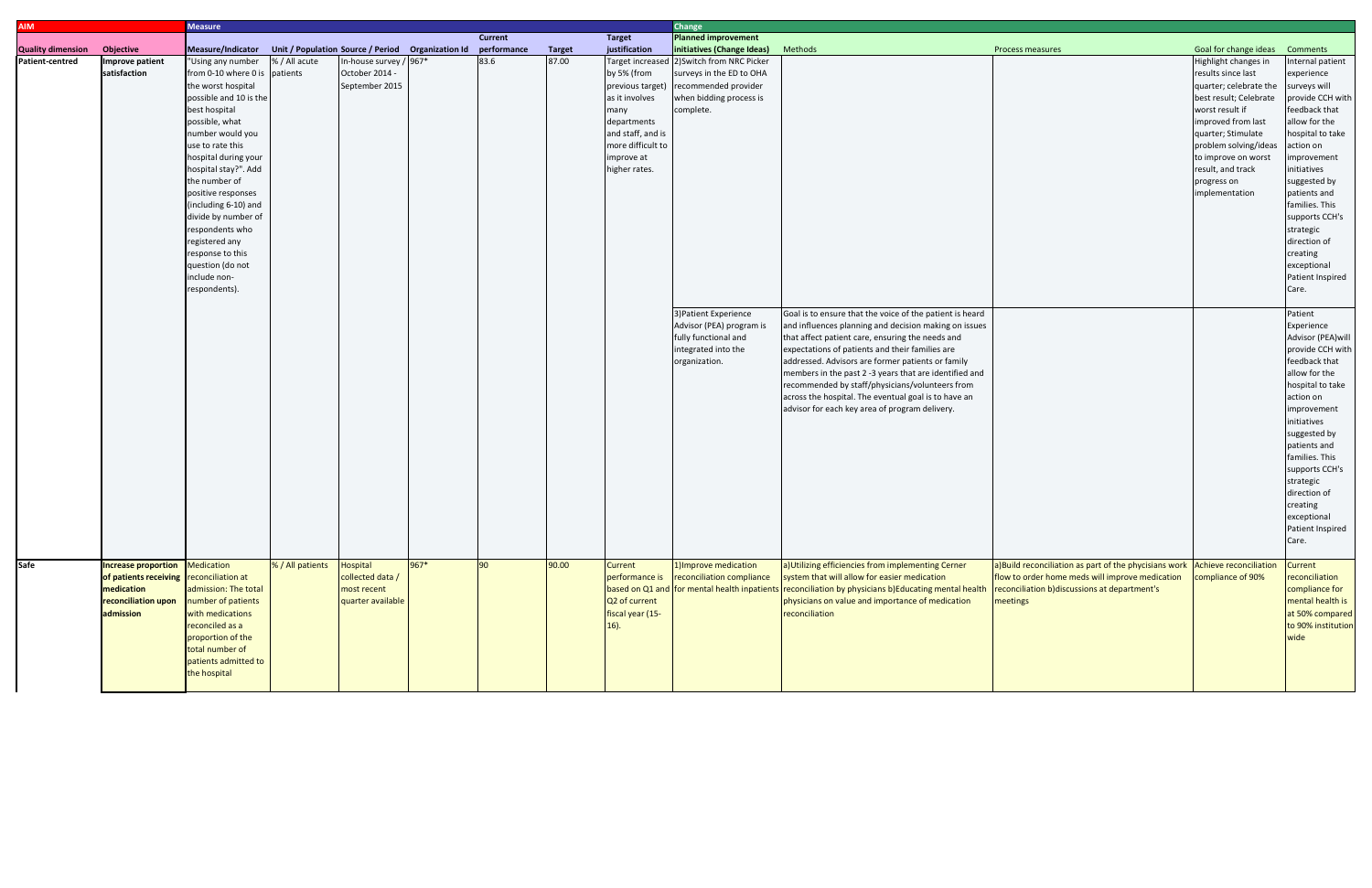| AIM                      |                                            | <b>Measure</b>                                          |                                                                     |                 |      |                |        |                                 | Change                                            |                                                           |                                                                  |                                           |                        |
|--------------------------|--------------------------------------------|---------------------------------------------------------|---------------------------------------------------------------------|-----------------|------|----------------|--------|---------------------------------|---------------------------------------------------|-----------------------------------------------------------|------------------------------------------------------------------|-------------------------------------------|------------------------|
|                          |                                            |                                                         |                                                                     |                 |      | <b>Current</b> |        | <b>Target</b>                   | <b>Planned improvement</b>                        |                                                           |                                                                  |                                           |                        |
| <b>Quality dimension</b> | <b>Objective</b><br><b>Reduce hospital</b> | Measure/Indicator<br>CDI rate per 1,000                 | Unit / Population Source / Period Organization Id<br>Rate per 1,000 | Publicly        | 967* | performance    | Target | justification                   | initiatives (Change Ideas)<br>1) Maintain current | Methods                                                   | Process measures<br>Maximum of 1.5 hospital-acquired cases of C. | Goal for change ideas Comments            |                        |
|                          |                                            |                                                         |                                                                     |                 |      | 0.51           | 0.30   | <b>Current</b>                  |                                                   | Current practices are based on PIDAC guidelines to        |                                                                  | Long term goal is 0 per Long term goal is |                        |
|                          | acquired infection                         | patient days: Number patient days / All Reported, MOH / |                                                                     |                 |      |                |        | Performance                     | practices in relation to                          | reduce incidence of hospital-acquired infections and      | difficile monthly                                                | 1,000 patient days                        | 0 per 1,000            |
|                          | rates                                      | of patients newly                                       | patients                                                            | January 2015-   |      |                |        | based on Q2 of                  | surveillance, monitoring,                         | monitored through the Infection Prevention and            |                                                                  |                                           | patient days           |
|                          |                                            | diagnosed with                                          |                                                                     | December 2015   |      |                |        | current fiscal                  | environmental cleaning,                           | <b>Control Committee</b>                                  |                                                                  |                                           |                        |
|                          |                                            | hospital-acquired CDI                                   |                                                                     |                 |      |                |        | year (2015-                     | hand hygiene and                                  |                                                           |                                                                  |                                           |                        |
|                          |                                            | during the reporting                                    |                                                                     |                 |      |                |        | 2016). 15-16                    | antimicrobial stewardship                         |                                                           |                                                                  |                                           |                        |
|                          |                                            | period, divided by                                      |                                                                     |                 |      |                |        | target set at 0.0               |                                                   |                                                           |                                                                  |                                           |                        |
|                          |                                            | the number of                                           |                                                                     |                 |      |                |        | based on LHIN                   |                                                   |                                                           |                                                                  |                                           |                        |
|                          |                                            | patient days in the                                     |                                                                     |                 |      |                |        | <b>HSAA</b>                     |                                                   |                                                           |                                                                  |                                           |                        |
|                          |                                            | reporting period,                                       |                                                                     |                 |      |                |        | specifications for              |                                                   |                                                           |                                                                  |                                           |                        |
|                          |                                            | multiplied by 1,000.                                    |                                                                     |                 |      |                |        | 15-16. New                      |                                                   |                                                           |                                                                  |                                           |                        |
|                          |                                            |                                                         |                                                                     |                 |      |                |        | target will be                  |                                                   |                                                           |                                                                  |                                           |                        |
|                          |                                            |                                                         |                                                                     |                 |      |                |        | verified by 16-17               |                                                   |                                                           |                                                                  |                                           |                        |
|                          |                                            |                                                         |                                                                     |                 |      |                |        | HSAA.                           |                                                   |                                                           |                                                                  |                                           |                        |
|                          |                                            |                                                         |                                                                     |                 |      |                |        |                                 | 2) Continue to report hand                        | a) Hand hygiene and c-diff rates to target by unit are    | Monthly reports include discussion of corrective                 | To meet or exceed                         | Inadequate hand        |
|                          |                                            |                                                         |                                                                     |                 |      |                |        |                                 | hygiene and c-diff rates                          | reported monthly                                          | actions required to meet or exceed target when                   | target for hand hygiene                   | hygiene is             |
|                          |                                            |                                                         |                                                                     |                 |      |                |        |                                 | monthly in patient care                           |                                                           | below target                                                     | and c-diff rates                          | recognized as a        |
|                          |                                            |                                                         |                                                                     |                 |      |                |        |                                 | areas                                             |                                                           |                                                                  |                                           | factor in hospital-    |
|                          |                                            |                                                         |                                                                     |                 |      |                |        |                                 |                                                   |                                                           |                                                                  |                                           | acquired               |
|                          |                                            |                                                         |                                                                     |                 |      |                |        |                                 |                                                   |                                                           |                                                                  |                                           | infections             |
|                          |                                            |                                                         |                                                                     |                 |      |                |        |                                 |                                                   |                                                           |                                                                  |                                           |                        |
|                          |                                            |                                                         |                                                                     |                 |      |                |        |                                 |                                                   |                                                           |                                                                  |                                           |                        |
|                          |                                            |                                                         |                                                                     |                 |      |                |        |                                 | 3) Antimicrobial Review                           | Pharmacy Stewards participate in ICU rounds daily.        | Acceptance of recommendation rate. Decline of                    | Increase Acceptance                       | <b>ICU</b> is targeted |
|                          |                                            |                                                         |                                                                     |                 |      |                |        |                                 |                                                   | Pharmacist makes antibiotic recommendations (stop,        | recommendation rate. Revision of recommendation                  | rate. Decrease decline                    | area due to high       |
|                          |                                            |                                                         |                                                                     |                 |      |                |        |                                 |                                                   | change route or drug)                                     | rate.                                                            | recommendation rate.                      | antimicrobial          |
|                          |                                            |                                                         |                                                                     |                 |      |                |        |                                 |                                                   |                                                           |                                                                  | Increase in rate of                       | use. Pharmacist        |
|                          |                                            |                                                         |                                                                     |                 |      |                |        |                                 |                                                   |                                                           |                                                                  | physician revised                         | antimicrobial          |
|                          |                                            |                                                         |                                                                     |                 |      |                |        |                                 |                                                   |                                                           |                                                                  | acceptance of                             | review is key to       |
|                          |                                            |                                                         |                                                                     |                 |      |                |        |                                 |                                                   |                                                           |                                                                  | recommendation rate.                      | supporting             |
|                          |                                            |                                                         |                                                                     |                 |      |                |        |                                 |                                                   |                                                           |                                                                  |                                           | appropriate            |
|                          |                                            |                                                         |                                                                     |                 |      |                |        |                                 |                                                   |                                                           |                                                                  |                                           | antimicrobial use      |
|                          |                                            |                                                         |                                                                     |                 |      |                |        |                                 |                                                   |                                                           |                                                                  |                                           | in all areas.          |
|                          |                                            |                                                         |                                                                     |                 |      |                |        |                                 |                                                   |                                                           |                                                                  |                                           |                        |
|                          |                                            |                                                         |                                                                     |                 |      |                |        |                                 |                                                   |                                                           |                                                                  |                                           |                        |
|                          |                                            |                                                         |                                                                     |                 |      |                |        |                                 |                                                   |                                                           |                                                                  |                                           |                        |
|                          |                                            |                                                         |                                                                     |                 |      |                |        |                                 | 4) Annual Review of                               | Microbiology department collects CCH specific drug        | Antibiogram is available for physicians via CCH                  | Physicians have access Knowledge of       |                        |
|                          |                                            |                                                         |                                                                     |                 |      |                |        |                                 | antibiogram.                                      | antibiotic resistance data to produce antibiogram         | intranet                                                         | to CCH antibiogram                        | local resistance       |
|                          |                                            |                                                         |                                                                     |                 |      |                |        |                                 |                                                   | report                                                    |                                                                  | reflecting local                          | patterns               |
|                          |                                            |                                                         |                                                                     |                 |      |                |        |                                 |                                                   |                                                           |                                                                  | resistance patterns                       | supports               |
|                          |                                            |                                                         |                                                                     |                 |      |                |        |                                 |                                                   |                                                           |                                                                  |                                           | appropriate            |
|                          |                                            |                                                         |                                                                     |                 |      |                |        |                                 |                                                   |                                                           |                                                                  |                                           | antimicrobial          |
|                          |                                            |                                                         |                                                                     |                 |      |                |        |                                 |                                                   |                                                           |                                                                  |                                           | prescribing.           |
|                          |                                            |                                                         |                                                                     |                 |      |                |        |                                 |                                                   |                                                           |                                                                  |                                           |                        |
|                          |                                            | Ventilator-associated Rate per 1,000                    |                                                                     | Publicly        | 967* |                | 0.00   | <b>Current</b>                  | 1) Maintain current                               | Current practices are based on PIDAC guidelines to        |                                                                  | Goal is 0.00                              |                        |
|                          |                                            | pneumonia (VAP)                                         | ventilator days /                                                   | Reported, MOH / |      |                |        | Performance                     | practices in relation to                          | reduce incidence of hospital-acquired infections and      |                                                                  |                                           |                        |
|                          |                                            | rate per 1,000                                          | <b>ICU</b> patients                                                 | Jan 2015 - Dec  |      |                |        |                                 | based on Q1 and surveillance, monitoring,         | the SHN and CCIS VAP bundle toolkits and monitored        |                                                                  |                                           |                        |
|                          |                                            |                                                         |                                                                     | 2015            |      |                |        | Q <sub>2</sub> of current       | and hand hygiene                                  |                                                           |                                                                  |                                           |                        |
|                          |                                            | ventilator days: Total                                  |                                                                     |                 |      |                |        |                                 |                                                   | through the Infection Prevention and Control              |                                                                  |                                           |                        |
|                          |                                            | number of newly<br>diagnosed VAP cases                  |                                                                     |                 |      |                |        | fiscal year (2015-<br>$2016$ ). |                                                   | Committee and ICU Committee                               |                                                                  |                                           |                        |
|                          |                                            |                                                         |                                                                     |                 |      |                |        | Performance                     |                                                   |                                                           |                                                                  |                                           |                        |
|                          |                                            | in intensive care                                       |                                                                     |                 |      |                |        |                                 | 2) Consistent application of                      | VAP incidents are reviewed by the multidisciplinary       |                                                                  | Daily review at                           |                        |
|                          |                                            | units (ICU) after at                                    |                                                                     |                 |      |                |        |                                 | was the same for VAP prevention bundle            | team to identify point of transmission and/or             |                                                                  | multidisciplinary                         |                        |
|                          |                                            | least 48 hours of                                       |                                                                     |                 |      |                |        | fiscal year 2014-               |                                                   | (checklist) reviewed daily at opportunity for improvement |                                                                  | rounds                                    |                        |
|                          |                                            | mechanical                                              |                                                                     |                 |      |                |        | 2015.                           | multidisciplinary rounds                          |                                                           |                                                                  |                                           |                        |
|                          |                                            | ventilation during the                                  |                                                                     |                 |      |                |        |                                 |                                                   |                                                           |                                                                  |                                           |                        |
|                          |                                            | reporting period,                                       |                                                                     |                 |      |                |        |                                 |                                                   |                                                           |                                                                  |                                           |                        |
|                          |                                            | divided by the                                          |                                                                     |                 |      |                |        |                                 |                                                   |                                                           |                                                                  |                                           |                        |
|                          |                                            | number of ventilator                                    |                                                                     |                 |      |                |        |                                 | 3) Continue to report hand                        |                                                           | To meet or exceed target for hand hygiene                        | 80%                                       | Inadequate hand        |
|                          |                                            | days in that reporting                                  |                                                                     |                 |      |                |        |                                 | hygiene monthly                                   |                                                           |                                                                  |                                           | hygiene is             |
|                          |                                            | period, multiplied by                                   |                                                                     |                 |      |                |        |                                 |                                                   |                                                           |                                                                  |                                           | recognized as a        |
|                          |                                            | 1,000.                                                  |                                                                     |                 |      |                |        |                                 |                                                   |                                                           |                                                                  |                                           | factor in hospital-    |
|                          |                                            |                                                         |                                                                     |                 |      |                |        |                                 |                                                   |                                                           |                                                                  |                                           | acquired               |
|                          |                                            |                                                         |                                                                     |                 |      |                |        |                                 |                                                   |                                                           |                                                                  |                                           | infections             |
|                          |                                            |                                                         |                                                                     |                 |      |                |        |                                 |                                                   |                                                           |                                                                  |                                           |                        |
|                          |                                            |                                                         |                                                                     |                 |      |                |        |                                 |                                                   |                                                           |                                                                  |                                           |                        |